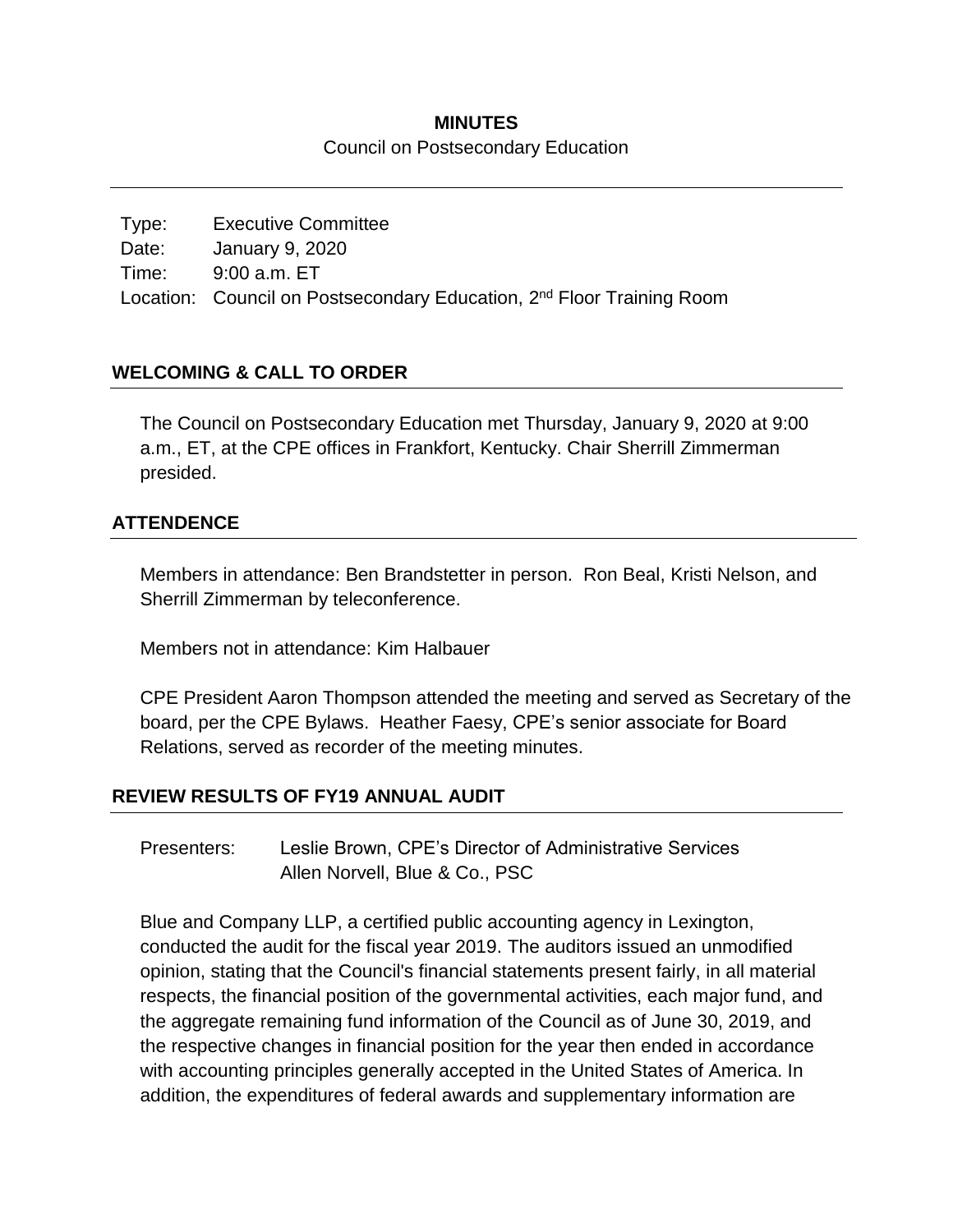fairly stated in all material respects in relation to the basic financial statements as a whole. The firm also noted that it did not identify any deficiencies in internal control that they consider to be material weaknesses.

## **FOLLOW-UP ON ANNUAL EVALUATION OF THE CPE PRESIDENT**

Presenter: Sherrill Zimmerman, CPE Chair

At its December 11, 2019 meeting, the Executive Committee evaluated President Thompson's performance in his first year of service and an incentive compensation bonus was approved prior to adjournment; however, the discussion of a potential contact extension was deferred to the next meeting.

MOTION: Ms. Nelson moved to extend President Thompson's contract for an additional two and one-half years, or until June 30, 2023, upon the same terms and conditions as his current contract, except that the provision outlining terms for unilateral termination by the Council without cause (Section 7.D.1) be revised to provide for 6 months compensation upon such termination, or compensation for the remainder of the contract, whichever is less. Mr. Beal seconded the motion.

VOTE: The motion passed.

## **REVIEW OF EXPIRING ADMINISTRATIVE REGULATIONS**

Presenter: Travis Powell, CPE's Vice President and General Counsel

House Bill (HB) 50, signed into law in the 2017 Regular Session, amends the statutes governing administrative regulations, KRS Chapter 13A, and requires that action be taken on an administrative regulation at least every seven (7) years or the regulation will be repealed. Action can be in the form of certification that the agency either intends to keep the regulation in effect "as is," or amend the regulation within 18 months. Agencies can also choose not to take action and allow regulations to be repealed after the expiration date.

The first date of expiration outlined in HB 50 was July 1, 2019 for regulations last adopted or amended on or before July 1, 2012, but due to the passage of HB 4 in the 2019 Regular Session, the first date of expiration was extended to March 1, 2020. The issue of regulation expiration was generally discussed with the full Council at the February 22, 2019 and April 25, 2019 meetings.